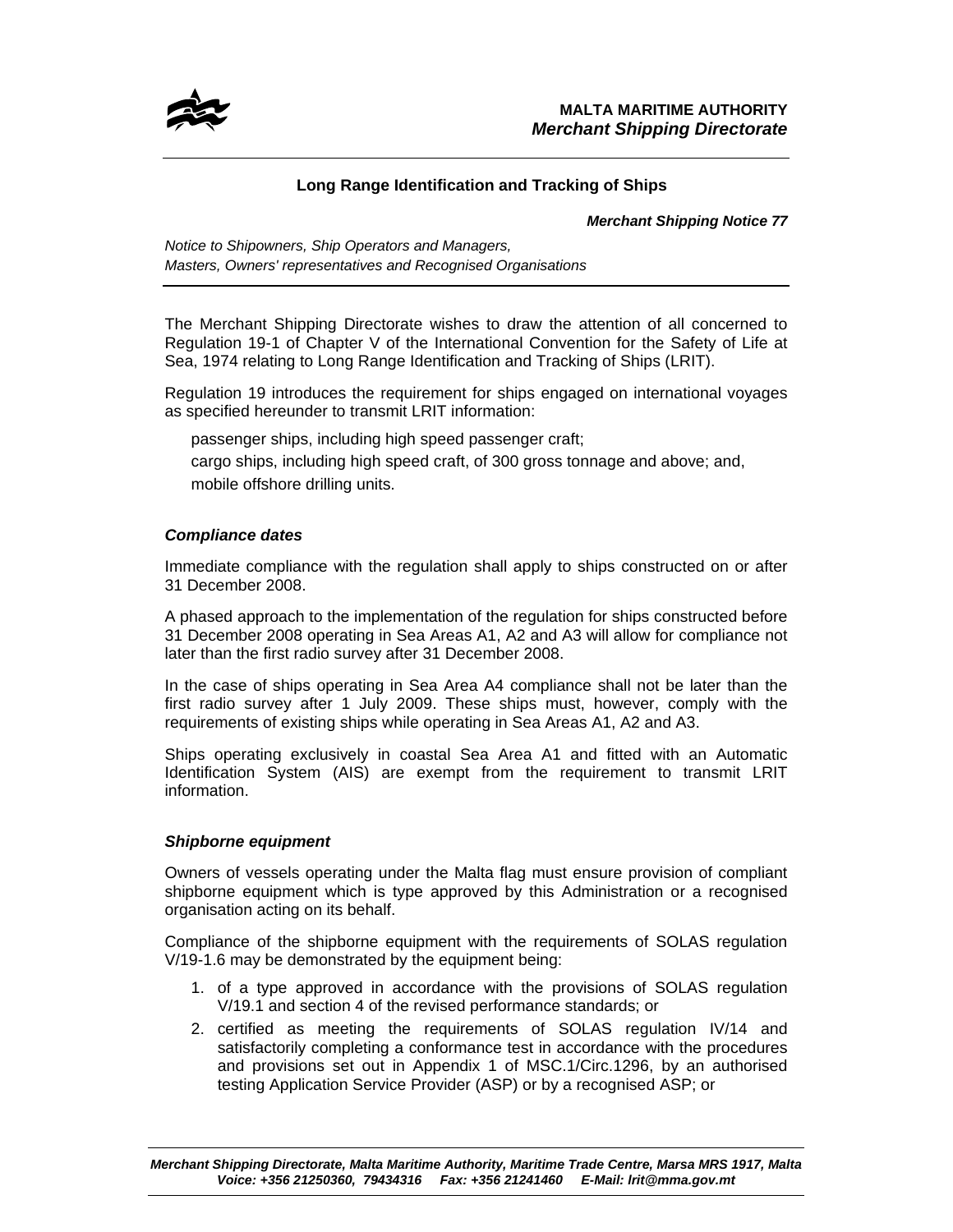- 3. certified as meeting the requirements of IEC 60945(2002-08) and IEC 60945 Corr.1 (2008-04) on *Maritime navigation and radiocommunication equipment and systems – General requirements - Methods of testing and required test results* and satisfactorily completing a conformance test in accordance with the procedures and provisions set out in Appendix 1 of MSC.1/Circ.1296 by a authorised testing ASP or by a recognised ASP; or
- 4. a ship security alert system complying with the provisions of regulation XI-2/6, the provisions of either resolution MSC.136(76) on *Performance Standards for a Ship Security Alert System* or of resolution MSC.147(77) on *Adoption of the Revised Performance Standards for a Ship Security Alert System* and, the provisions of section 4 of the revised performance standards and satisfactorily completing a conformance test in accordance with the procedures and, provisions set out in Appendix 1 of MSC.1/Circ.1296 by an authorised testing ASP or by a recognised ASP.

Existing shipborne terminals need not undergo a separate process of regulatory type approval using IEC standards such as that required for GMDSS equipment. Compliance with the requirements of SOLAS regulation V/19-1.6 in relation to type approval of shipboard equipment may be demonstrated by conducting a conformance test in accordance with the provisions and procedures set out in Appendix 1 of MSC.1/Circ.1296 and by demonstrating performance of the shipborne equipment that meets the acceptance criteria within the range of the tolerances set out in Appendix 1 of this same circular.

#### *Conformance Test Report*

Existing Inmarsat C equipment will in most cases be technically compliant. There might be equipment however, that does not conform with the performance standards and functional requirements referred to above. However, full compliance with the performance standards and functional requirements requires that the correct operational procedures are followed on board the vessel.

On satisfactory completion of a conformance test, the ASP conducting the test will issue a test report on behalf of this Administration in accordance with the model set out in appendix 2 of MSC.1/Circ. 1296.

In order to ensure, a continuous uninterrupted operation, the shipborne conformance test, by one of the authorised testing ASPs should be carried out as soon as possible but prior to the date when the ship needs to demonstrate compliance with the requirements of SOLAS regulation V/19-1. The list of authorised testing ASPs is contained in Merchant Shipping Notice 78*.* 

#### *Transfer of flag*

When a ship transfers to the Malta flag, the conformance test report will be considered as remaining valid if the testing ASP that conducted the conformance test is an authorised testing ASP. Otherwise a new conformance test should be conducted.

When the original testing ASP is an authorised ASP the conformance test report is to be re-issued by the testing ASP indicating the new particulars of the ship but without retesting or altering the date of completion of the original conformance test.

*Merchant Shipping Directorate, Malta Maritime Authority, Maritime Trade Centre, Marsa MRS 1917, Malta Voice: +356 21250360, 79434316 Fax: +356 21241460 E-Mail: lrit@mma.gov.mt*